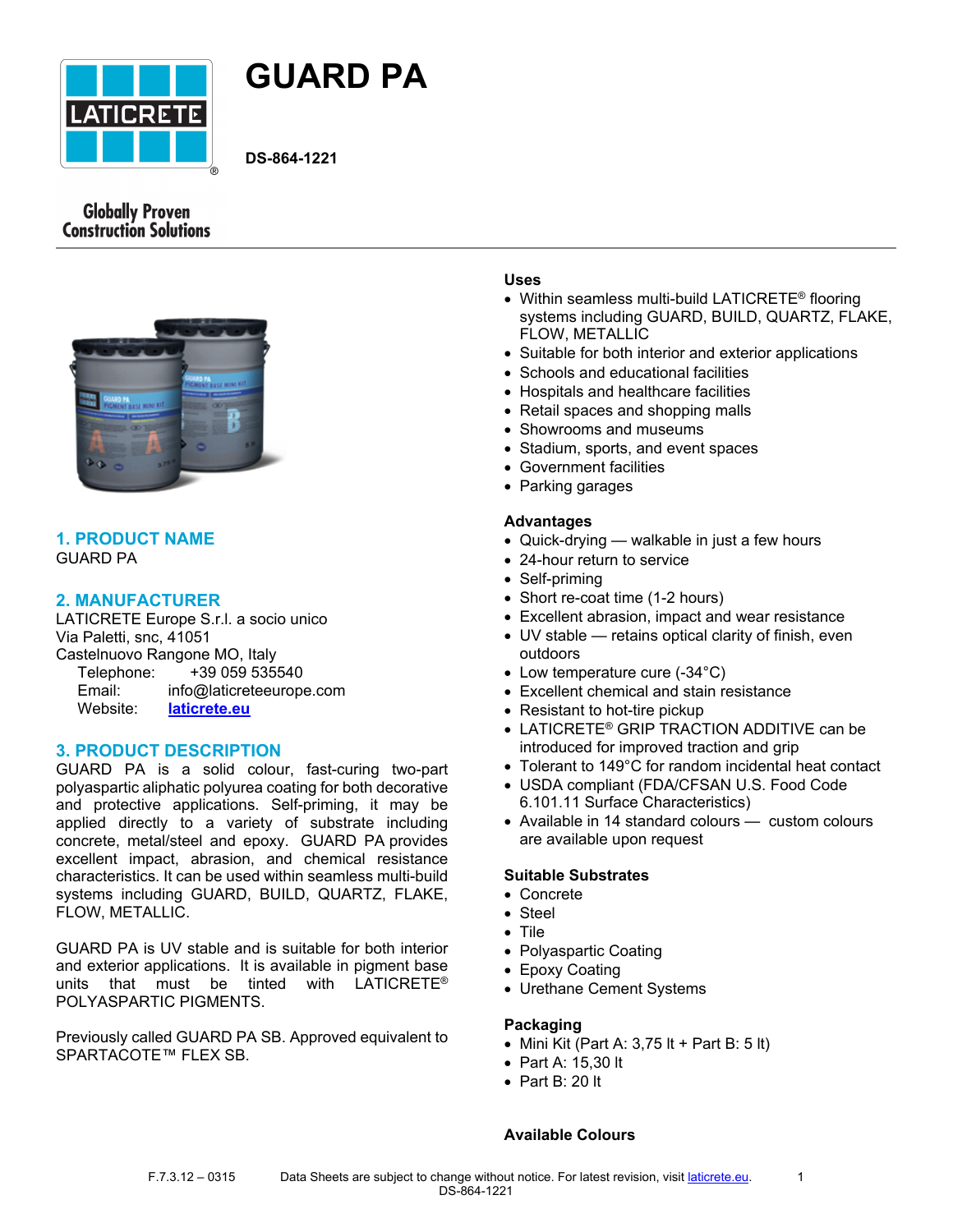## **4. TECHNICAL DATA**

Light Grey Light Brown Medium Grey **Black** Dark Grey Dark Blue Light Beige Bright Green Sand Beige Tile Red Dark Beige **Safety Red** White Safety Yellow *Custom colours are available upon request.*

## **Approximate Coverage / Consumption**

 $\sim$ 125 g per coat per m<sup>2</sup>

*Coverage values are approximate and will vary based on surface condition, preparation methods and application technique.*

## **Shelf Life**

Factory sealed containers of this product are guaranteed to be of first quality for one (1) year if stored off the ground in a dry area. High humidity will reduce the shelf life of bagged product.

## **Limitations**

- Material is not intended for areas experiencing significant thermal shock on a continual basis.
- Please note that with all resinous coating systems, exterior full sun environments in warm climates may exhibit above average surface temperatures. This is especially true with darker finishes. As a result, resinous systems may not be ideally suited for exterior pool deck applications.

## **Cautions**

- Thoroughly read all technical data sheets, application guidelines, warranty disclaimers and Safety Data Sheets (SDS) prior to use. Application guides depending on the system employed are available at [www.laticrete.eu](file:///C:/inetpub/wwwroot/LATICRETEAUTHORING/Website/ui/data/DatasheetTemplates/~/link.aspx%3F_id=0808B909783D4418B86C80B9CB5224EA&_z=z).
- Wear protective gloves, protective clothing and eye protection.
- Harmful if inhaled. Avoid breathing dust/fume/gas/ mist/vapors/spray. Use only outdoors or in a well ventilated area.
- Causes skin irritation. Rinse skin with water/shower. If skin irritation or rash occurs: Get medical advice/attention.
- Causes serious eye irritation. If in eyes: Rinse cautiously with water for several minutes. Remove contact lenses, if present and easy to do. Continue rinsing. If eye irritation persists: Get medical advice/attention.
- Use tape to protect areas not being treated.
- Surface temperature may be elevated if exposed to direct sunlight in hot climates.
- Keep out of reach of children.



# **VOC/LEED Product Information**

302 g/L (as intended for use)

## **Applicable Standard**

• EN 13813

## **Physical Properties**

| Classification according<br>to EN 13813:     | SR-B2,0-AR0,5-IR10                        |                    |
|----------------------------------------------|-------------------------------------------|--------------------|
| Reaction to fire according<br>to EN 13501-1: | F                                         |                    |
| Basis:                                       | Polyaspartic Resins                       |                    |
| Colour:                                      | See above Available Colours Section       |                    |
| Appearance:                                  | <b>High Gloss</b>                         |                    |
|                                              | Value                                     | <b>Test Method</b> |
| <b>Bond Strength:</b>                        | $> 2.2$ N/mm <sup>2</sup>                 | EN 13892-8         |
| Wear Resistance:                             | $< 20 \mu m$                              | EN 13892-4         |
| Impact Resistance:                           | $> 10$ Nm                                 | EN ISO 6272-1      |
| Temperature Resistance:                      | From -30 $^{\circ}$ C to +90 $^{\circ}$ C |                    |

#### **Working Properties**

| Mix Ratio:            | 1 Part A: 1 Part B<br>by volume |
|-----------------------|---------------------------------|
| % Solids:             | 72% by weight                   |
| <b>Working Time:</b>  | 20 - 25 minutes                 |
| Minimum Re-Coat Time: | $1 - 2$ hours                   |
| Maximum Re-Coat Time: | 24 hours                        |
| Foot Traffic:         | $2 - 4$ hours                   |
| Vehicular Traffic:    | 24 hours                        |

*(Based on 21°C & 50% RH. Changes in ambient conditions may cause times to vary.)*

*Specifications subject to change without notification. Results shown are typical but reflect test procedures used. Actual field performance will depend on installation methods and site conditions.*

# **5. INSTALLATION**

#### **Surface Preparation - Concrete**

Surfaces to be coated must be free of grease and any other contaminants that may impede adhesion. Always check the surface for any bond inhibitors prior to application. Any repairs must be addressed prior to application and should be repaired in accordance with ICRI standards. Do not use alcohol to clean prior to application.

Concrete must be mechanically profiled to an ICRI CSP2. Ensure that all surface laitance is removed prior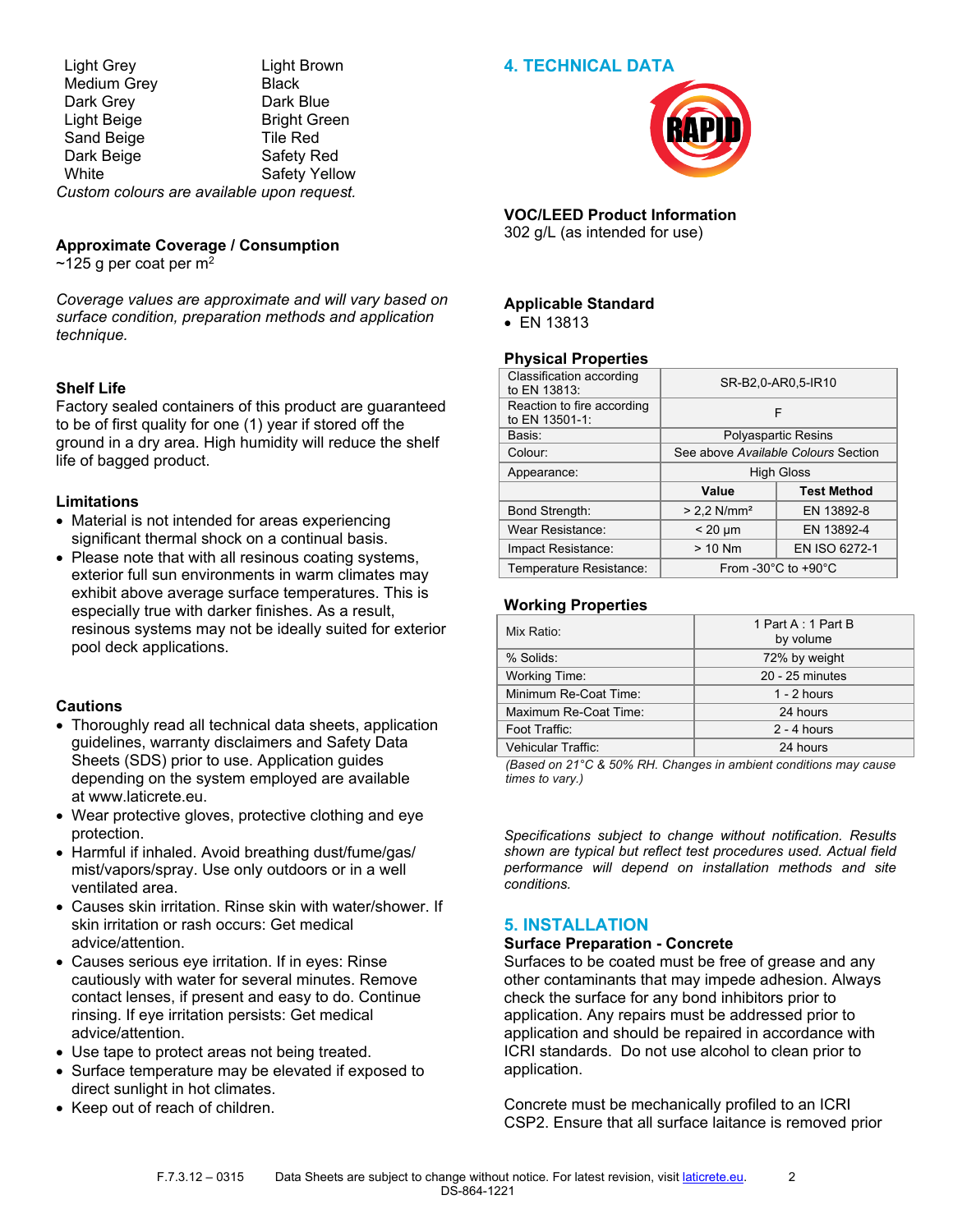to coating. If wet grinding, allow surface to fully dry prior to coating.

Concrete must be tested for moisture prior to installation of any coatings. The slab must not have a moisture content of 3% or more (by weight) when measured using the carbide method with a carbide hygrometer (CM device). If moisture content measures 3% or more, use LATICRETE® MOISTURE VAPOR VARRIER.

## **Surface Preparation - Over Existing Tile**

Refer to TDS 450: Installation Guideline for Installing LATICRETE® Floor Coatings over Existing Tiled Surfaces.

## **Surface Preparation - Metal/Steel**

Clean the surface per SSPC-SP1. Surfaces to be coated must be free of grease, oils, cutting fluids and any other contaminants that may impede adhesion. Always check the surface for any bond inhibitors prior to application.

- For Steel: Shot blast the surface per SSPC-SP 6/NACE 3
- For Stainless/Galvanized: Shot blast the surface per SSPC-SP16.

After shot blasting, perform a second solvent wipe of the surface to remove any residual dust or debris. Immediately coat the surface.

## **Mixing Pigmented Coatings**

Maintaining a consistent storage temperature prior to application will maximize working time. Add full contents of Polyaspartic Pigment pack directly into short filled Part A Pigment Base. Mix pigment into Part A with a slow speed drill mixer for 2 minutes to fully disperse the polyaspartic pigments. Failure to properly mix pigments may lead to an inconsistent finish and reduced product performance.

#### **Mixing Part A with Part B**

Prior to mixing Part A and Part B, individually mix Part A for 2 minutes. Mix 1 Part A and 1 Part B (1:1) by volume using a clean, dry working vessel. Use a paddle mixer on slow speed for 2 minutes. Avoid overmixing or creating a vortex that could introduce air. Do not mix below the dew point, which will shorten the pot life. No induction time is required prior to use. Product may be thinned up to 10% with Xylene.

If a traction additive (e.g. LATICRETE® GRIP TRACTION ADDITIVE) is to be incorporated, it is to be added after thoroughly mixing Part A and Part B.

## **Application**

GUARD PA may be applied by brush, roller, resin broom or squeegee. Spread evenly over all prepared surfaces to desired thickness, Maximum application thickness in a single application is 10 mils (0.25 mm). Applying beyond the maximum thickness may result in clouding or milky areas. Immediately following, while the coating is still wet, use a high quality 9 mm nap non-shedding roller to back-roll at 90 degrees from the original application

direction to help ensure full coverage and uniform thickness. Use a brush or small roller around penetrations, columns, and any other obstructions. Periodically check mil thickness using a wet film thickness (WFT) gauge. Do not allow the product to puddle or pool. Contact LATICRETE directly for specifics on effective application techniques.

The material will be dry to the touch 1 to 2 hours after application, dependent on ambient temperature, slab temperature and humidity. Product may be re-coated within 2 to 24 hours following application. Light foot traffic is acceptable 2 to 4 hours following application and vehicular traffic is acceptable 24 hours after application.

If using as a top-coat over epoxy, it is critical that the epoxy not be let down with alcohol during installation or cleaned with alcohol prior to top-coat application. Always apply over epoxy within the manufacturer's recommended re-coat time.

#### **Notes**

Mock-ups and field test areas are required in order to validate performance and appearance relate characteristics (including but not limited to color, inherent surface variations, wear, anti dusting, abrasion resistance, chemical resistance, stain resistance, coefficient of friction, etc.) to ensure system performance as specified for the intended use, and to determine approval of the coating system.

Variability in job site conditions (including but not limited to surface preparation, sunlight, humidity, dew point, temperature, etc.) during application of LATICRETE flooring products may lead to fisheyes, blistering, pinholes, wrinkling, or outgassing of air in the concrete and are not product defects. Additional coats, shading or evening application may be required.

## **6. AVAILABILITY AND COST**

#### **Availability**

LATICRETE® materials are available worldwide. For distributor information, please contact LATICRETE Europe S.r.l. a socio unico:

 +39 059 535540 [info@laticreteeurope.com](mailto:info@laticreteeurope.com)

For on-line distributor information, visit www.laticrete.eu.

#### **Cost**

Contact LATICRETE Europe S.r.l. a socio unico to obtain complete information and cost.

#### **7. WARRANTY**

The supplier warrants that the product will not deteriorate under normal conditions and use. The warranty validity of one (1) year. Contact Technical